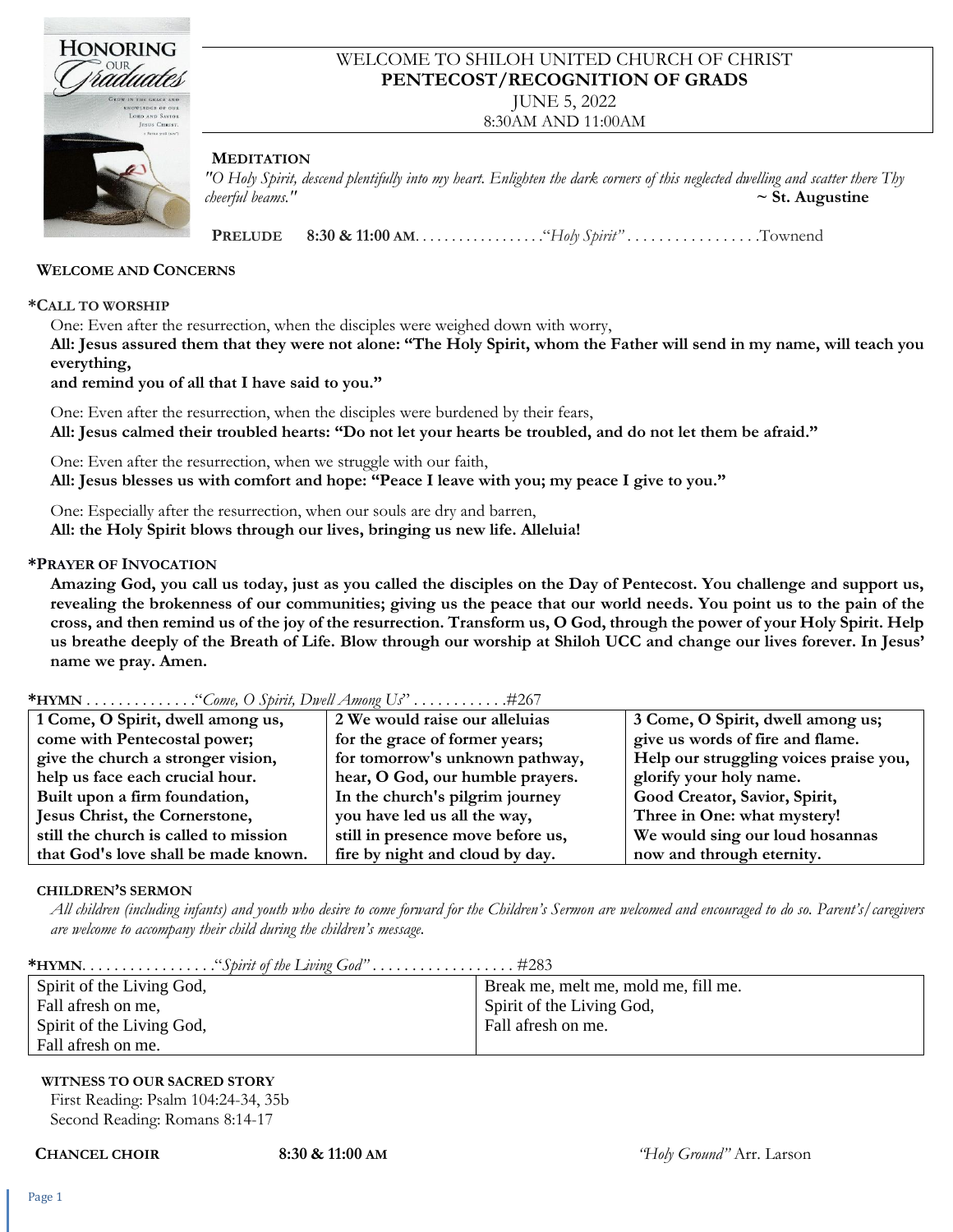**SERMON** "*The Spirit of Truth*"

| Chorus:                           |                                          | V <sub>2</sub>                         |
|-----------------------------------|------------------------------------------|----------------------------------------|
| Every time I feel the spirit      | Upon the mountain my God spoke;          | Oh Jordan river, chilly and cold       |
| Moving in my heart I will pray.   | Out of God's mouth came fire and smoke.  | Chills the body, but not the soul.     |
| Yes, every time I feel the spirit | Looked all around me, it looked so fine; | There's only one train on this track.  |
| Moving in my heart I will pray.   | I asked my God if all were mine.         | It runs to heaven and then right back. |

#### **PASTORAL PRAYER**

#### **SILENT PRAYER**

#### **THE LORDS PRAYER**

**Our Father, who art in heaven, hallowed be thy name. Thy kingdom come. Thy will be done, on earth as it is in heaven. Give us this day our daily bread. And forgive us our sins, as we forgive those who sin against us. And lead us not into temptation, but deliver us from evil. For thine is the kingdom, and the power, and the glory forever. Amen.**

#### **PRESENTING OUR TITHES AND OFFERING BEFORE GOD**

#### **INVITATION TO THE OFFERING**

The church exists because God's Holy Spirit has called us together and bound us in covenant for the purpose of a particular mission. With our gifts let us affirm and support God's mission here at Shiloh UCC.

#### **\*OFFERTORY RESPONSE** "Doxology" . . . . . . . . . . . . . . . . . . . . . . . . . . . .# 778

**Praise God from whom all blessings flow; Praise God, all creatures here below;**

**Praise God for all that love has done; Creator, Christ, and Spirit, One. Amen.**

#### **\*PRAYER OF DEDICATION**

**Pentecost God, take our hearts and set them on fire. Take our lives and transform them. Take our church and resurrect it with your life-giving Spirit. Take our gifts and use them for the fulfillment of your vision of peace and unity. In Christ's name we pray. Amen.**

#### **SACRAMENT OF COMMUNION**

*(All are welcome to partake of communion)*

| As we gather at your table,          | Turn our worship into witness          | Gracious Spirit, help us summon    |  |
|--------------------------------------|----------------------------------------|------------------------------------|--|
| as we listen to your word,           | in the sacrament of life;              | other guests to share that feast   |  |
| help us know, O God, your presence;  | send us forth to love and serve you,   | where triumphant Love will welcome |  |
| let our hearts and minds be stirred. | bringing peace where there is strife.  | those who had been last and least. |  |
| Nourish us with sacred story         | Give us, Christ, your great compassion | There no more will envy blind us   |  |
| till we claim it as our own;         | to forgive as you forgave;             | nor will pride our peace destroy,  |  |
| teach us through this holy banquet   | may we still behold your image         | as we join with saints and angels  |  |
| how to make Love's victory known.    | in the world you died to save.         | to repeat the sounding joy.        |  |
|                                      |                                        |                                    |  |

### **\*COMMUNION HYMN**. . . . . . . . . . . . . . . . . . . .. ."*As We Gather at Your Table"*. . . . . . . . . . . . . . . . . . . . .#332

**\*AFFIRMATION OF FAITH**. . . . . . . . . . . . . . .. . . . . ."*A New Creed*". . . . . . . . . . . . . . . . . . . . . . . . . . . .. . . . #887

Leader: We are not alone; we live in Gods' world.

| People: We believe in God:                | to love and serve others,                 |
|-------------------------------------------|-------------------------------------------|
| Who has created and is creating,          | to seek justice and resist evil,          |
| who has come in Jesus,                    | to proclaim Jesus,                        |
| The Word made flesh,                      | crucified and risen,                      |
| to reconcile and make new,                | our judge and our hope.                   |
| who works in us and others by the Spirit. | In life, in death, in life beyond death,  |
| We trust in God.                          | God is with us.                           |
| We are called to be the Church:           | We are not alone. Thanks be to God. Amen. |
| to celebrate God's presence,              |                                           |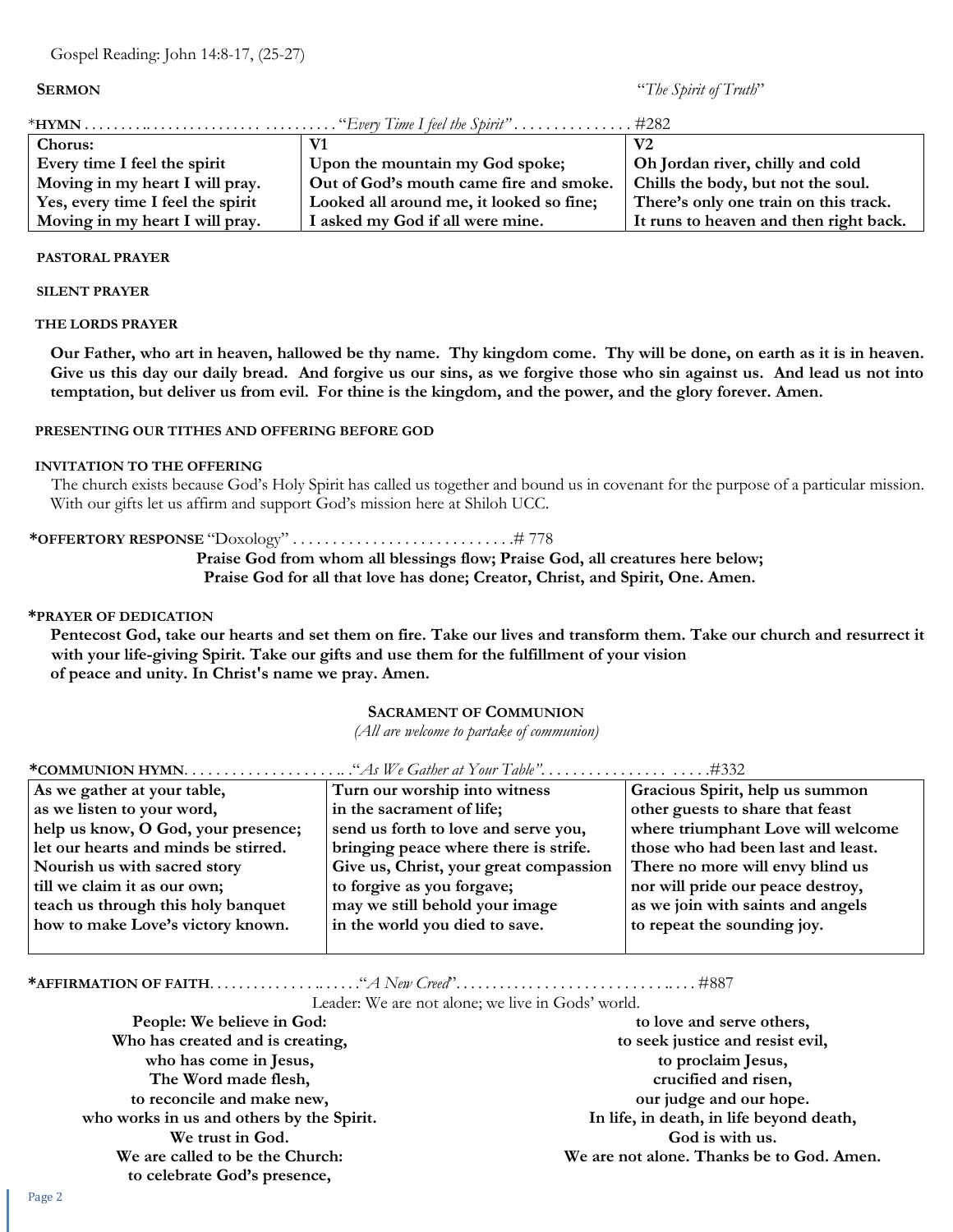#### **INVITATION**

One: Jesus Christ said: I am the bread of life. You who come to me shall not hunger; you who believe in me shall never thirst. **All: In company with all who hunger for spiritual food, we come to this table to know the risen Christ in the sharing of this life-giving bread.**

One: This table is for all Christians who wish to know the presence of Christ and to share in the community of God's people.

#### **CONFESSION OF SIN**

One: God is present to us, but we don't always feel it. God is good to us, but we can't always accept it. Fact is, there are things within and around us that attempt to step between us and our relationship to God's goodness. There are things that we think, things that we do, that act to separate us from God. The church calls that "sin."

**All: God of all mercy, I confess that sin grips me and I cannot break free. The sin is in my mind, on my lips, in my acts done or even ignored and stands between me and you. My entire heart is not always yours. My love of neighbor falls short. In the name of Jesus, have mercy on me. Grant me your renewing forgiveness. Lead me on your paths of righteousness, and I shall delight in you, and I shall follow you, giving glory to your holy name. Through Jesus Christ. Amen.**

#### **ASSURANCE OF FORGIVENESS**

One: Hear these words of Jesus:, *"Peace I leave with you; my peace I give to you. . . . Do not let your hearts be troubled, and do not let them be afraid."* In the midst of our fears and doubts, the peace of the Holy Spirit will prevail. **All: By the grace of God, we are forgiven. Amen.**

#### **EXCHANGING THE PEACE OF CHRIST** (*Please wave to one another*)

When Jesus left his disciples, he did not leave them alone. He promised that the Holy Spirit would be present in their lives, and he gave them an amazing gift: his peace, the peace of Christ. Through the Spirit, this gift lives still, and it is ours to share with others. Turn to those around you and offer Christ's gift with these words:

The peace of God be with you.

**And also with you.**

| Let there be peace on earth    | Let peace begin with me        |
|--------------------------------|--------------------------------|
| And let it begin with me       | Let this be the moment now.    |
| Let there Be Peace on Earth    | With every step I take         |
| The peace that was meant to be | Let this be my solemn vow      |
| <b>With God our Creator</b>    | To take each moment and live   |
| Children all are we            | Each moment in peace eternally |
| Let us walk with each other    | Let there be peace on earth    |
| In perfect harmony.            | And let it begin with me       |

#### **PRAYER OF CONSECRATION**

#### **SHARING THE BREAD AND THE CUP**

*To demonstrate our unity in Christ, we will take the elements together. Please open the cup containing the bread first, then please open the juice. Thank you!*

#### **PRAYER OF THANKSGIVING**

**Gracious and loving God, you have made us one in the body of Christ, and nourished us at your table with holy food and drink. Thank you for feeding our hunger and relieving our thirst. Now send us into the world to do the work you have given us to do: to find the lost and lonely, to heal broken souls, to free prisoners, and make the powerful care. Grant us strength to persevere in resisting evil, and to proclaim in all we say and do your good news in Christ Jesus our Savior. Amen.**

| Holy Spirit, ever dwelling        | Holy Spirit, ever breathing             | Holy Spirit, ever working                 |
|-----------------------------------|-----------------------------------------|-------------------------------------------|
| in the holiest realms of light,   | on the Church the breath of life,       | through the Church's ministry,            |
| Holy Spirit, ever brooding        | Holy Spirit, ever striving              | quickening, strengthening, and absolving, |
| o'er a world of gloom and blight, | through your people's ceaseless strife, | setting captive sinners free,             |
| Holy Spirit, ever raising         | Holy Spirit, ever forming               | Holy Spirit, ever binding                 |
| Earthbound souls to glory high    | in the Church the mind of Christ,       | age to age and soul to soul               |
| living, life-imparting Spirit,    | In our worship we will praise you       | In community unending                     |
| you we praise and magnify.        | for your food and gifts unpriced.       | You we worship and extol.                 |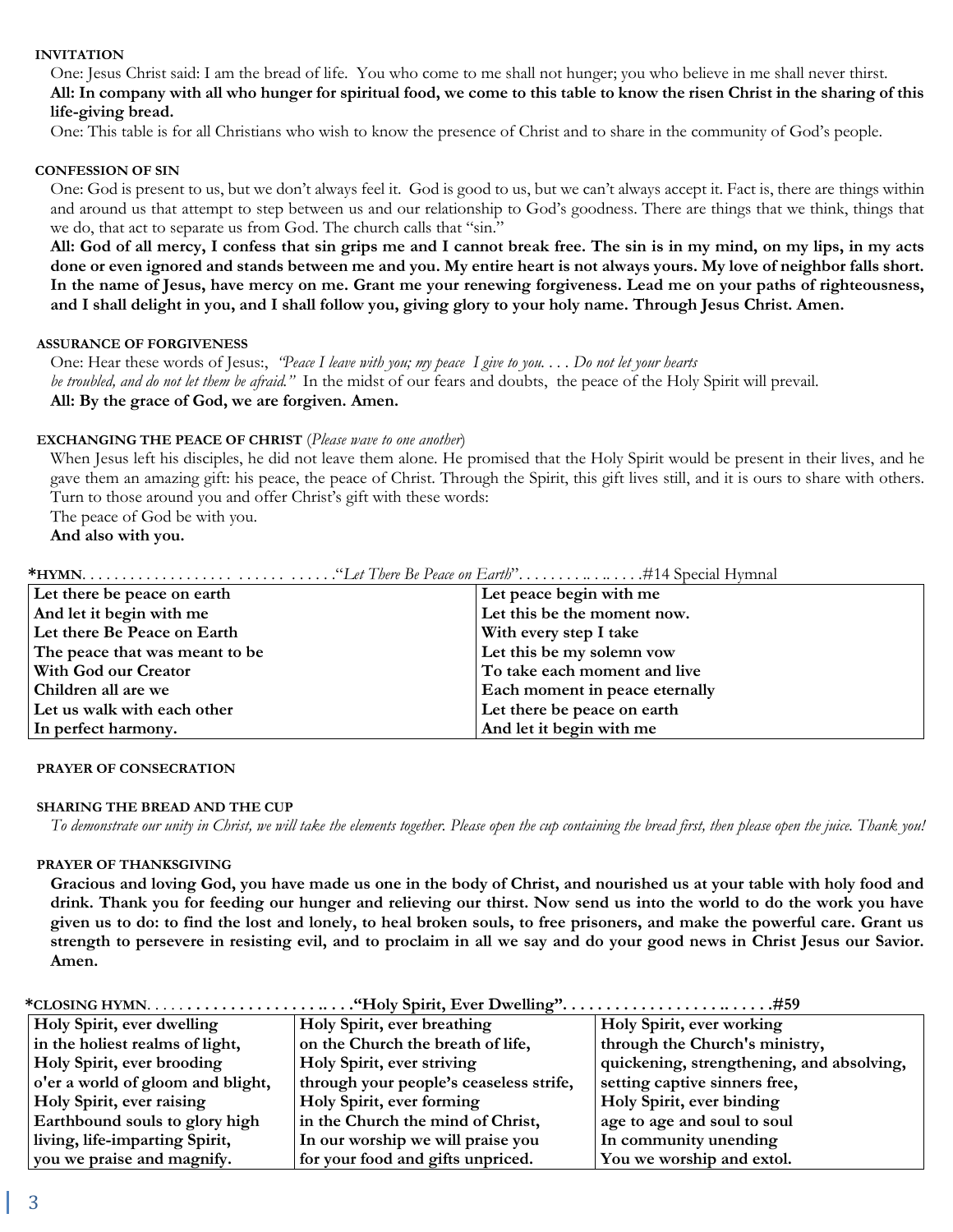#### **BENEDICTION**

One: May the God who breathed life into creation be your delight. May Christ give you hope to your dreaming, and may the Holy Spirit, your Advocate and Supporter, set your hearts ablaze with a passion for spreading the Gospel of God's love. **All: Amen.**

#### **POSTLUDE**

 **8:30 & 11:00AM**. . . . . . . . . . . . ."*The Quest of The Holy Spirit*". . . . . . . . . . . .Paxon

#### **WE ARE DELIGHTED THAT YOU JOINED US FOR WORSHIP TODAY!**

- ➢ **THE ALTAR FLOWERS** are presented to the glory of God and loving memory of Anna Riale who passed away June 9, 2016 by Beverly and Milton Hoke.
- **THE BULLETINS** are dedicated to the glory of God and in honor of our 58<sup>th</sup> wedding anniversary by Sandy and Ray Fox.
- ➢ **LITURGIST**: **8:30AM**: Ray Fox, **11:00AM**: Stephanie Berkheimer
- ➢ **USHERS**: **8:30AM:** Jack & Diane Jordan, **11:00AM:** Volunteers
- ➢ **GREETERS**: **8:30AM:** Volunteers, **11:00AM:** Richard & Helen Hodgson
- ➢ **NURSERY DUTY**: **8:30AM:** Patti Goodyear & Kaitlin Rentzel, **11:00AM** Volunteers
- ➢ **MUSIC: Sandy Bamberger, Chancel Choir**
- ➢ **VIDEO TEAM**: Lew Wallace, Sallie Hagerman, Dani Bentzel, Reen Bentzel, Matt Hildebrecht, Jaron Flickinger

#### **WE WOULD LIKE TO THANK ALL OF THE VOLUNTEERS AND MUSICIANS FOR PROVIDING THE WORSHIP MUSIC THIS SUNDAY!**

#### **PRAYERS FOR THE WEEK:**

#### **Morning Prayer**

#### **"But I cry to you for help, Lord; in the morning my prayer comes before you." (Psalm 88:13)**

*As you start your day, you may be wondering how you're going to get through it. The morning news show on TV lists yet another threat to your safety. And there's a chance you might run into that one person you've been avoiding. Or maybe you just have an oppressive feeling of anxiety with no discernable cause but very noticeable effects. Taking some time to stop and consider what God has to say about anxiety can help bring you back to a place of peace.* 

Prayer: Almighty God, as the sun rises, may your love rise in my heart. A love that dispels tiredness. A love that overcomes difficulty. A love that builds relationship. A love that inspires diligence. A love that delivers excellence. A love that develops trust. A love that produces praise. Lord, may I live in the light of your love all day today. In Jesus' name I pray. Amen. *(Unknown writer)*

#### **Evening Prayer**

**"Come to me, all you who are weary and burdened, and I will give you rest." Matthew 11:28**

*A Spirit-filled life does not guarantee a trouble-free earthly life. What God does promise is that He will support you through these trials, and He will not give you more than you can bear. If your day was especially hectic or exhausting, this verse reminds you that Jesus is helping you, even though you might not realize it. (www.crosswalk.com)*

Prayer: Almighty God, radiant with light, cast your goodness to shine upon me. Most wonderful Lord, creator of all things, hold your truth to shield me. Majestic King who reigns over all, slay with great love all the shadows around me. Prince of Peace, glorious and true, lift your arms of strength to cover me. All this night through. Amen. *(Unknown writer)*



illustrations of com #78768

#### **THIS WEEK**

| <b>SUN</b>  | 8:30 & 11 | Pentecost/Recognition of Grads                                                                                               |                                     |
|-------------|-----------|------------------------------------------------------------------------------------------------------------------------------|-------------------------------------|
|             | 9:45      | Sunday School (100)                                                                                                          |                                     |
| <b>MON</b>  | 1:00      | Women's Guild (202)                                                                                                          |                                     |
| <b>WED</b>  | 9:30      | Bible Study (202)                                                                                                            |                                     |
|             | 5:30      | <b>TOPS</b> (100)                                                                                                            |                                     |
| <b>THUR</b> | 6:30      | NA Group                                                                                                                     |                                     |
| <b>SUN</b>  | 8:30 & 11 | Trinity Sunday                                                                                                               |                                     |
|             |           | Guest Preacher, Rev. Dr. Carrie Call, Conference                                                                             | Minister of Penn Central Conference |
|             | 4:00      | Strawberry Festival                                                                                                          |                                     |
|             |           | "No matter who you are, or where you are on life's journey, you are welcome here at Shiloh UCC, where God is still speaking" |                                     |

Page 4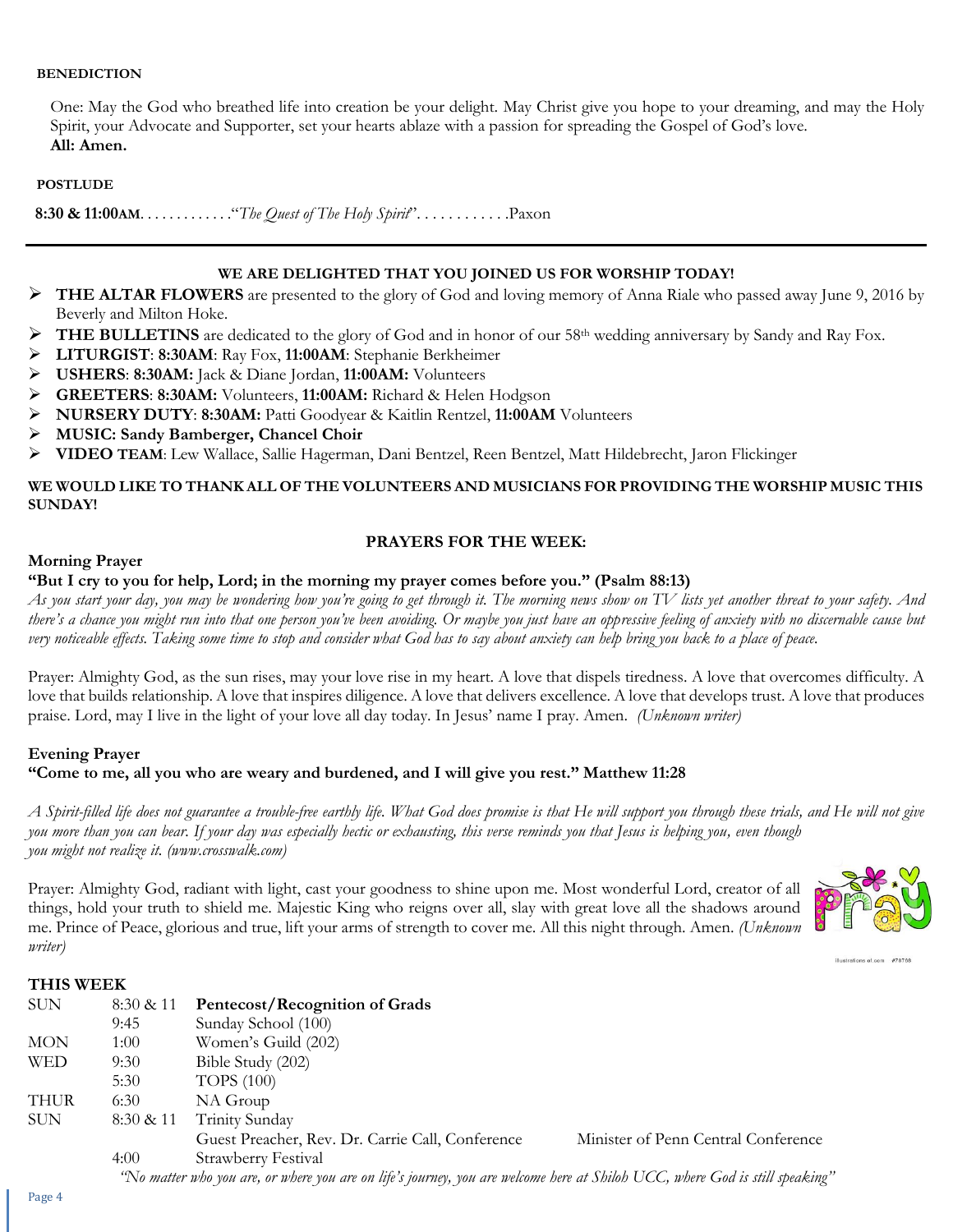#### **ATTENDANCE LAST WEEK: 84 8:30 SERVICE: 56 11:00 SERVICE 28**

### **THE CHURCH STAFF**

| Pastor                                                                         |                                         |                      |  |
|--------------------------------------------------------------------------------|-----------------------------------------|----------------------|--|
|                                                                                | pastormelinda@shilohucc.com             | 717-764-3609         |  |
| Pastor Melinda office hours: Please call for an appointment.                   |                                         |                      |  |
| Wednesdays 9AM-2PM & 5-8PM; Thursdays 9:00-11:30AM & 6-8:30PM; Fridays 9AM-2PM |                                         |                      |  |
|                                                                                |                                         |                      |  |
|                                                                                |                                         |                      |  |
|                                                                                |                                         |                      |  |
|                                                                                |                                         |                      |  |
|                                                                                |                                         |                      |  |
|                                                                                |                                         | office@shilohucc.com |  |
| Website:                                                                       | http://www.shilohuccyorkpa.org          |                      |  |
| Facebook                                                                       | http://www.facebook.com/shilohuccyorkpa |                      |  |

#### **PRAYERS FOR OUR COMMUNITY OF FAITH**

Bev Arnold, Chuck and Sandy Baboian, Julene Bechtel, Jim Sr. and Rosemary Bentzel, Rosabel Bentzel, Uble & Nan Frost, Mark Garber, Linda Glass, Bev Kirk, Donna Krone, Dottie Limbert, Catherine Lochman, Marguerite Lochman, Arlene Myers, Joanne Overmiller, Randy Reisinger, Cindy Repman, Donna Robertson, Charlotte Rohrbaugh, Cedric Simpson, Sue Trimble, Stewart Wagner, Elva Winter

#### **THOSE WHO GRIEVE FOR THEIR LOVED ONES**

The Reiber Family, The Goodling Family, The Bupp Family, The Landis/Burns Family

The adult summer Sunday School is a series of faith lessons by Ray Vander Laan. Everyone is invited to attend these lessons in room **100 on Sunday's from 9:45am-10:45am.** The lessons will start on **June 5 through September 4 in place of the Wired Word in June, July and August only**. Ray Fox will be presenting the sessions.





The **Women's Guild** will be meeting **June 6 at 1:00 pm in room 202**. The program will be from our study book **Leading a Life of Balance**. **Chapter Five: Balancing Faith and Sight.** Marvel Burg will be leading this chapter*. We invite all women of the church to join us at any time.*

This year's **Strawberry Festival** will be held on **June 12, 2022 from 4-6 p.m.** We could use donations of bottled water and cans of Soda. Please place any donations in the gallery. We will also take bakery donations the day of the festival in room 100. If anyone would like to help the with the festival, please call Tammy at 717-683-0440.





**Engaging Women** will be meeting on **Tuesday, June 14 at 6:30 p.m.** in the Parlor. All are welcome!

Vacation Bible School is BACK! We will have VBS from **Sunday July 17th through Wednesday July 20th, from 6PM to 8PM.** This year we can only have 30 participants since that is the number of supplies we bought 2 years ago for this 2020 VBS. The theme is "Rocky Railway, Jesus' Power Pulls Us Through". Registration forms will be in the church office, so sign up early to reserve your child or grandchild's spot!

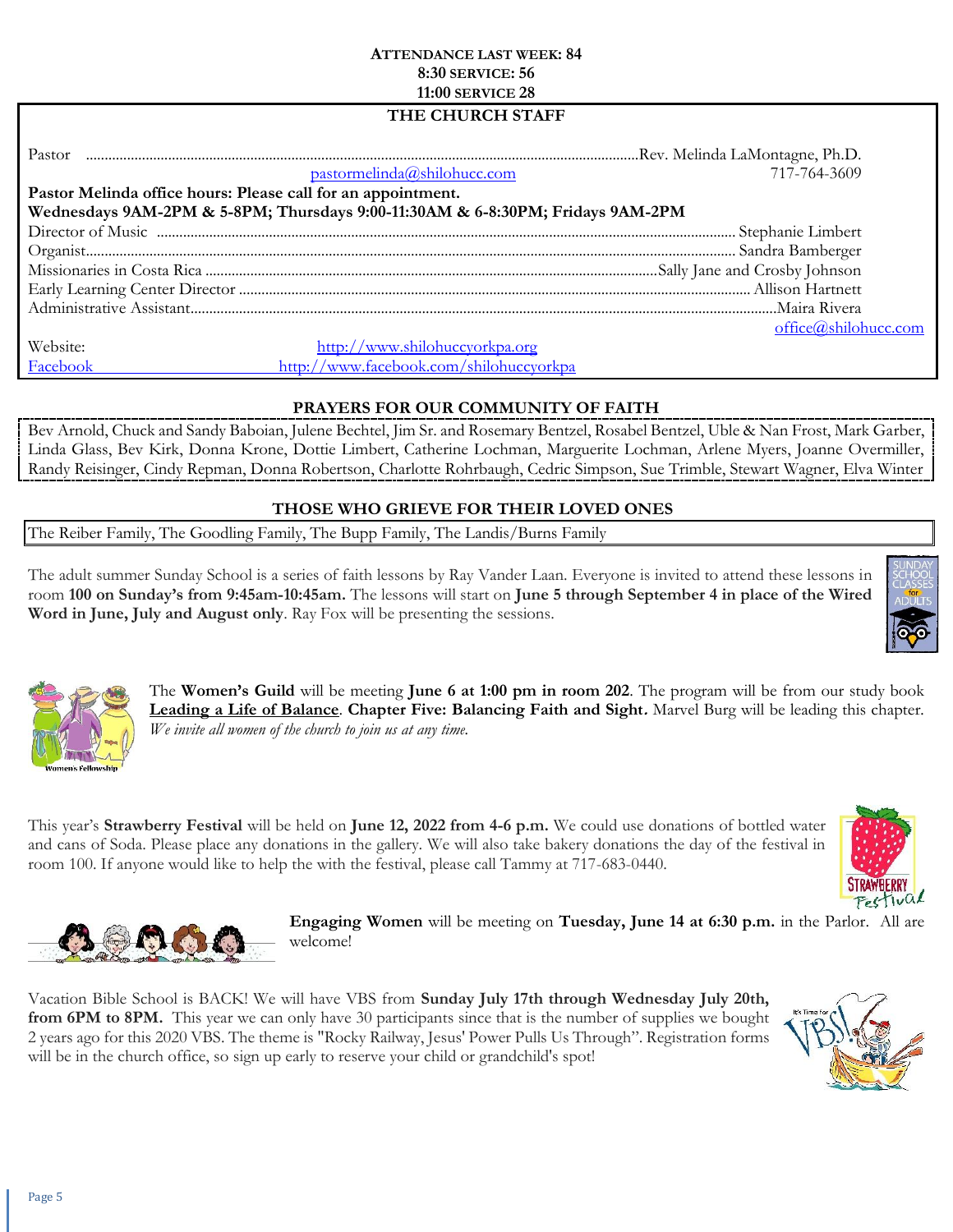

**CREW XI** will be going to **Costa Rica in January 2023**. The team will leave **Thursday January 19th and return on Saturday January 28th**. The trip is a wonderful ministry and a great experience for everyone. Our work projects will depend on the makeup of the group, but we will be painting the church and teaching Vacation Bible School. If you are interested in joining CREW XI or have any questions please contact Marsha Reiber at 717-512-3044 or mreiber20@gmail.com.

Please contact the office if you're interested in **sponsoring bulletins**. The cost is \$20 and may be placed in your regular offering envelope. Please call the church office **2 weeks prior** your desired date to have your "Special" wording placed in the bulletin.





**OFFERING** is continually being collected for our missionaries, **Sally Jane and Crosby Johnson**.

**GROCERY GIFT CARDS = CONTRIBUTION TO CHURCH.** Weis and Giant grocery gift cards are available for purchase in the gallery. For every dollar of gift cards purchased, \$.05 is donated to the church by the grocery store. This contribution is used to support our Missionaries, Sally Jane and Crosby Johnson in Costa Rica.





# **CONGRATULATIONS TO OUR 2022 GRADUATES!**

## **RYAN NESS Proud Parents, Kenneth and Karen Ness**

*Graduate of Shippensburg University with a degree in Finance and Entrepreneurship*

# **OLIVIA PITUCH Proud Parent, Shelley Stewart**

*Graduate of Central York High School* Olivia will be attending Elizabethtown College majoring in Political Science

> Gifts to the Strengthen the Church Offering **Renew the United Church of Christ.**